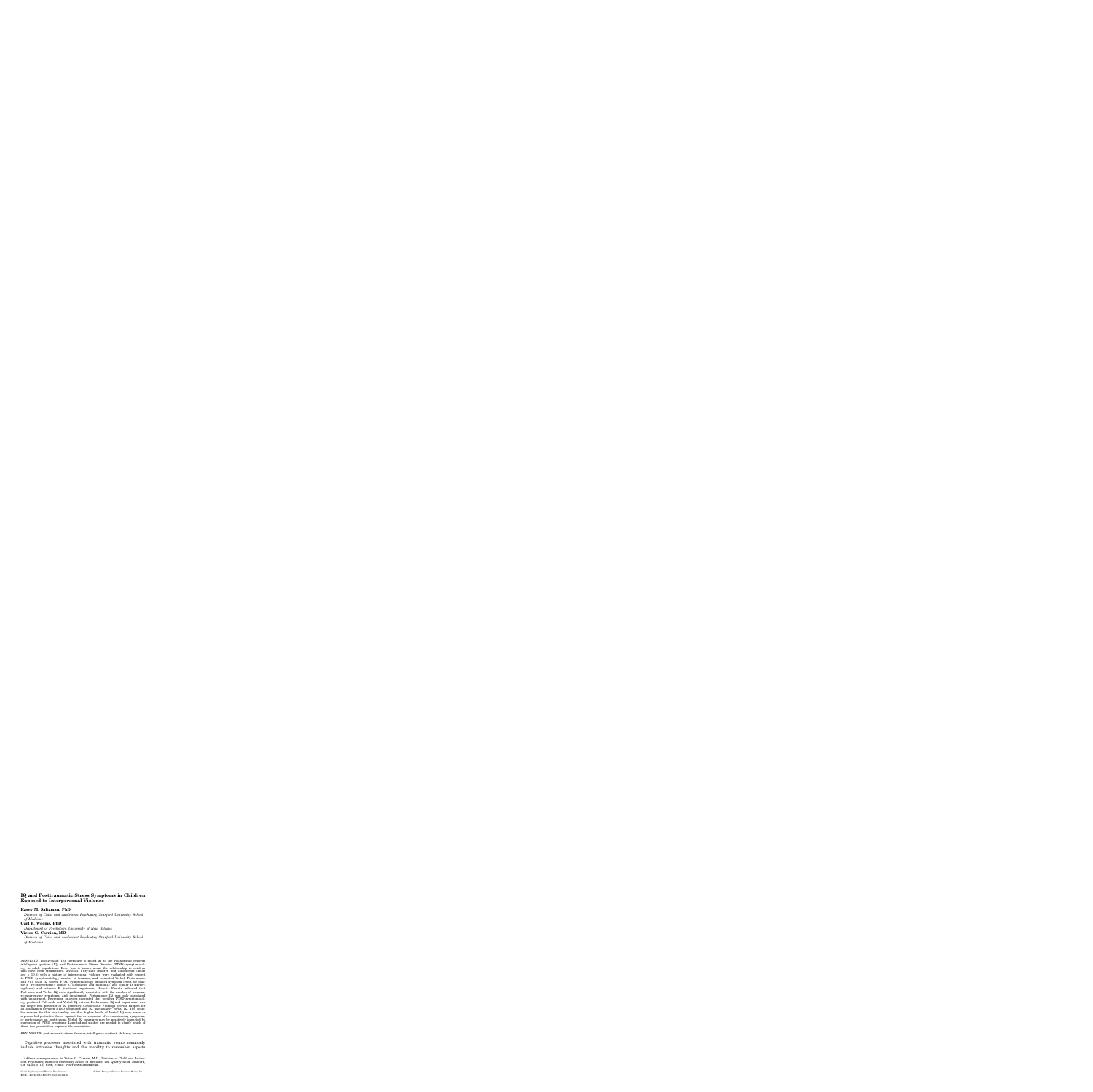of the traumatic experience.<sup>1</sup> However, there is growing evidence that cognitive difficulties may not only occur in the context of memory for the traumatic event, but also in other domains of executive function. Traumatized adults exhibit deficits in sustained attention,<sup>2,3,4</sup> mental manipulation,<sup>5</sup> and strategic and declarative memory abilities. $6,2,4$ 

There are conflicting reports on the extent to which the Intelligence Quotient (IQ), a hypothesized fixed cognitive attribute, is influenced by traumatic experiences. Some researchers have linked posttraumatic stress disorder (PTSD) symptom severity to IQ scores,  $2,7,8$  with increased PTSD symptomatology in Vietnam combat veterans associated with lower scores on standardized IQ tests. While most studies are cross-sectional, examination of veteran service records for pre-trauma IQ scores has allowed some researchers to posit directionality for the association. The authors of one such study<sup>7</sup> stated that "lower IQ represents a pre-combat vulnerability factor for PTSD" (p. 185), echoing similar conclusions of Macklin and colleagues.<sup>9</sup> Overall, correlational findings suggest that full scale IQ may have a significant relationship with post-trauma symptoms.

Examining verbal and performance IQ scores, the two components that make up the full scale IQ score, has provided further information about whether specific domains of intellectual functioning are differentially related to trauma symptoms. After demonstrating that African American and Hispanic Persian Gulf combat veterans with PTSD performed more poorly on WAIS-R verbal subtests than did their PTSD negative peers, Vasterling and colleagues concluded that higher verbal IQ might serve as a pre-morbid protective factor against symptom development post-trauma.<sup>10</sup> Acknowledging their cross-sectional design limitation, these authors later investigated a larger sample of Vietnam-era veterans' service records. Supporting their original idea, they found that those veterans with a diagnosis of PTSD had lower estimated pre-combat verbal IQ scores.<sup>4</sup>

Not all studies have reported support for a relationship, either as risk factor or as a substrate between IQ and either trauma or PTSD. Studies comparing Vietnam veterans to non-veterans, former prisoners of war to combat veterans, and Vietnam combat veterans with PTSD to those without PTSD found no differences between the groups on verbal, performance, and full scale IQ scores.11,12,<sup>13</sup> In addition, others report a lack of association between trauma symptoms and performance on IQ measures with non-Veteran populations. For example, female adult survivors of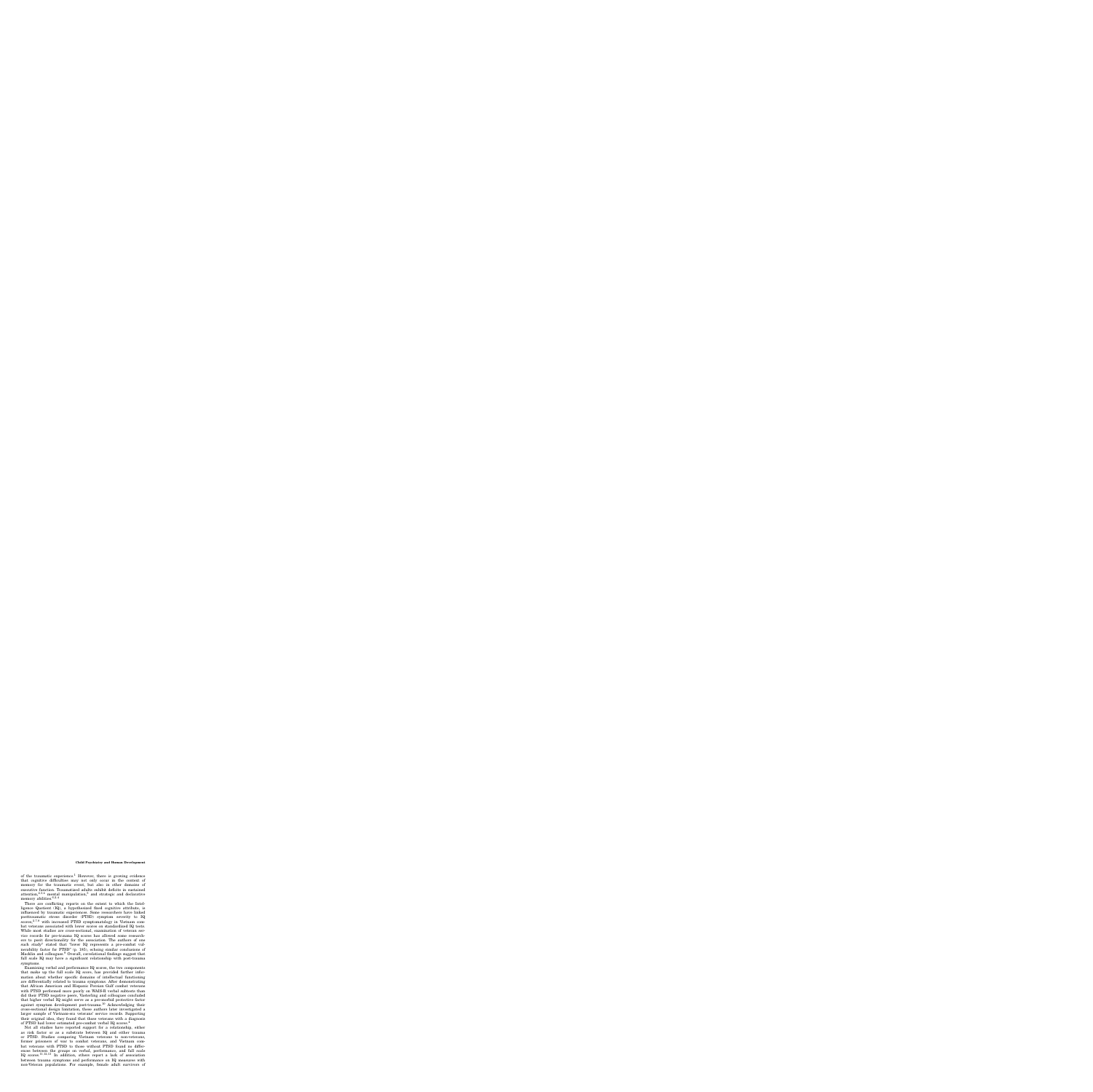childhood abuse demonstrated no differences from non-abused adult women on WAIS subtests of Arithmetic, Vocabulary, Picture Arrangement, Block Design<sup>14</sup> and Vocabulary, Similarities, Picture Completion, and Digit Symbol.<sup>15</sup> These studies are more in line with the view that IQ is a fixed construct, and thus not associated with trauma symptoms.

Although more limited, research on traumatized children and IQ reflects the same mixed findings found in adult studies. For example, Samet and colleagues examined WISC-III scores in traumatized adolescents, and found no differences between those who met diagnostic criteria for PTSD and those who did not meet criteria.<sup>16</sup> In contrast, in a study comparing sexually abused children to controls, full scale and verbal IQ scores were similar, but traumatized children exhibited lower performance IQ than their peers.<sup>17</sup> Others have noted poorer performance on individual subtests of IQ measures, but not full scale, verbal or performance IQ scores. Beers and De Bellis reported that maltreated children performed worse than control subjects on the WISC-III Similarities subtest, but performed similarly on the Vocabulary, Digit Span, Block Design, Object Assembly, and Coding subtests.<sup>18</sup>

Overall, mixed findings in both children and adults may reflect an even more complicated relationship between IQ and trauma than previously hypothesized. Examining the three clusters of the PTSD diagnostic criteria separately, as well as the individual verbal and performance IQ subtests that make up full scale IQ, may allow detection of more precise relationships; in fact, each of the PTSD clusters may have different degrees of relationships to the indices of IQ. For example, Diamond and colleagues found that cluster B (re-experiencing), a component of the DSM-IV diagnostic criteria for PTSD, was negatively associated with both verbal IQ and full scale IQ in adult survivors of childhood sexual abuse.<sup>19</sup> The current study was designed to examine the components of IQ, PTSD total symptomatology, and individual cluster symptomatology, and PTSD-related impairment in functioning in traumatized children and adolescents. Based on the theory that trauma can affect acquisition of key developmental milestones, we believe that it may also affect ability to either optimally develop or use the skills tapped by an IQ test. Thus, it was hypothesized that PTSD symptoms and IQ would be negatively correlated in traumatized adolescents. Analyses sought to explore which aspects of PTSD symptomatology and IQ were related in an effort to clarify past inconsistent findings.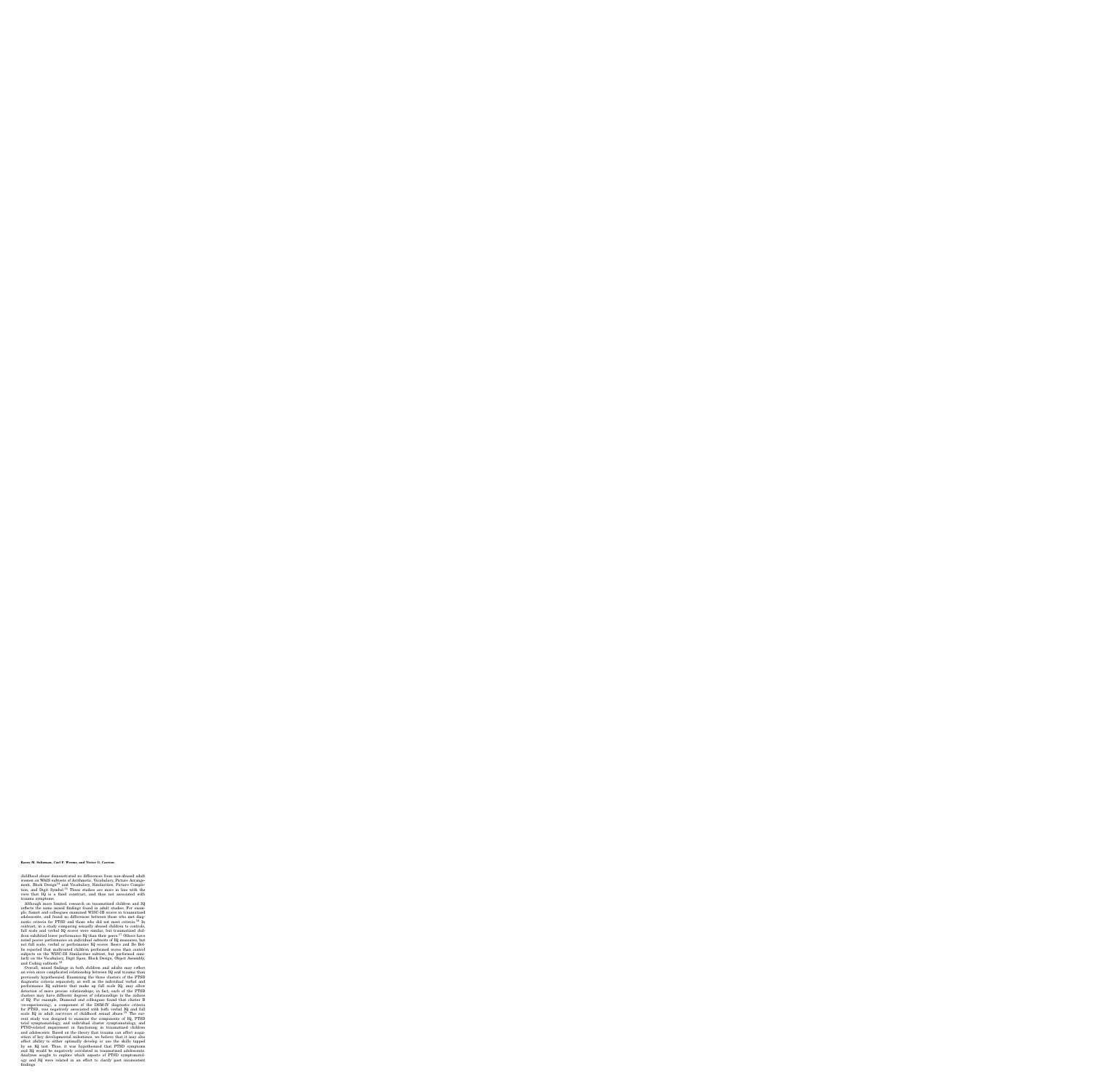# **Method**

#### *Participants*

The sample was recruited from local social service departments and mental health clinics. They were referred to this study because they fulfilled the criteria below. In an attempt to decrease the effect of the heterogeneity of traumatization, only children who experienced a criterion A stressor involving interpersonal trauma (i.e., physical abuse, sexual abuse, and/or witnessing violence) were examined. We recruited children who (1) had at least one episode of exposure to trauma, as defined by DSM-IV criterion A1; (2) exposure to trauma occurred more than six months prior to the evaluation; (3) had no known history of alcohol or drug abuse/dependence and (4) had a currently safe, stable home environment with an adult caretaker willing to participate in the study.

Fifty-nine children and adolescents  $(n = 59)$  participated in the current study. Consent was obtained from the participating counties' courts for those subjects in foster placement (46%). Most cases had prior child protective services involvement (71%). A procedure was in place to report any suspected ongoing maltreatment, yet no cases were suspected. The investigators presented all subjects and their caretakers, regardless of prior court consent, with a written IRB approved informed consent. In addition to caretaker consent, all participants gave active assent to participate in the study. The final sample consisted of 34 boys and 25 girls for a total sample of 59 children and adolescents. The mean age of participants was 10.7 years  $(SD = 1.9)$  with a range of 7.1–14.1 years. Most children (55%) experienced multiple traumatic events, including separation and loss (55%), witnessing violence (40%), physical abuse (37%), sexual abuse (20%), physical neglect (12%), and emotional abuse (7%).

### *Measures and Procedures*

*Clinician-Administered PTSD Scale for Children and Adolescents.* To assess re-experiencing, avoidance/numbing, and hyperarousal symptoms, the Clinician-Administered PTSD Scale for Children and Adolescents (CAPS-CA) was used.<sup>20</sup> The CAPS-CA is the child version of a well-validated assessment tool for assessment of PTSD in adults. $21$  It is a structured clinical interview consisting of standardized prompt questions, supplementary follow-up (probe) questions, and behaviorally anchored 5 point rating scales (0 to 4) corresponding to the frequency and intensity of each symptom assessed. The CAPS-CA assesses all DSM-IV criteria for PTSD. Specifically, it assesses exposure to criterion A1 events and the individuals' experience of these events (i.e., criterion A2), the 17 symptoms for PTSD clustered in DSM-IV (i.e., criteria B, C, and D), the 1-month duration requirement (criterion E), and impairment in social, scholastic, and developmental domains (criterion F). The CAPS-CA has adequate internal consistency estimates for the ratings and has shown concurrent validity with the Child PTSD Checklist.<sup>20</sup> A board-certified child psychiatrist (VC) was trained on the administration of instrument and conducted all CAPS-CA interviews. An intra-class correlation coefficient of 0.97 was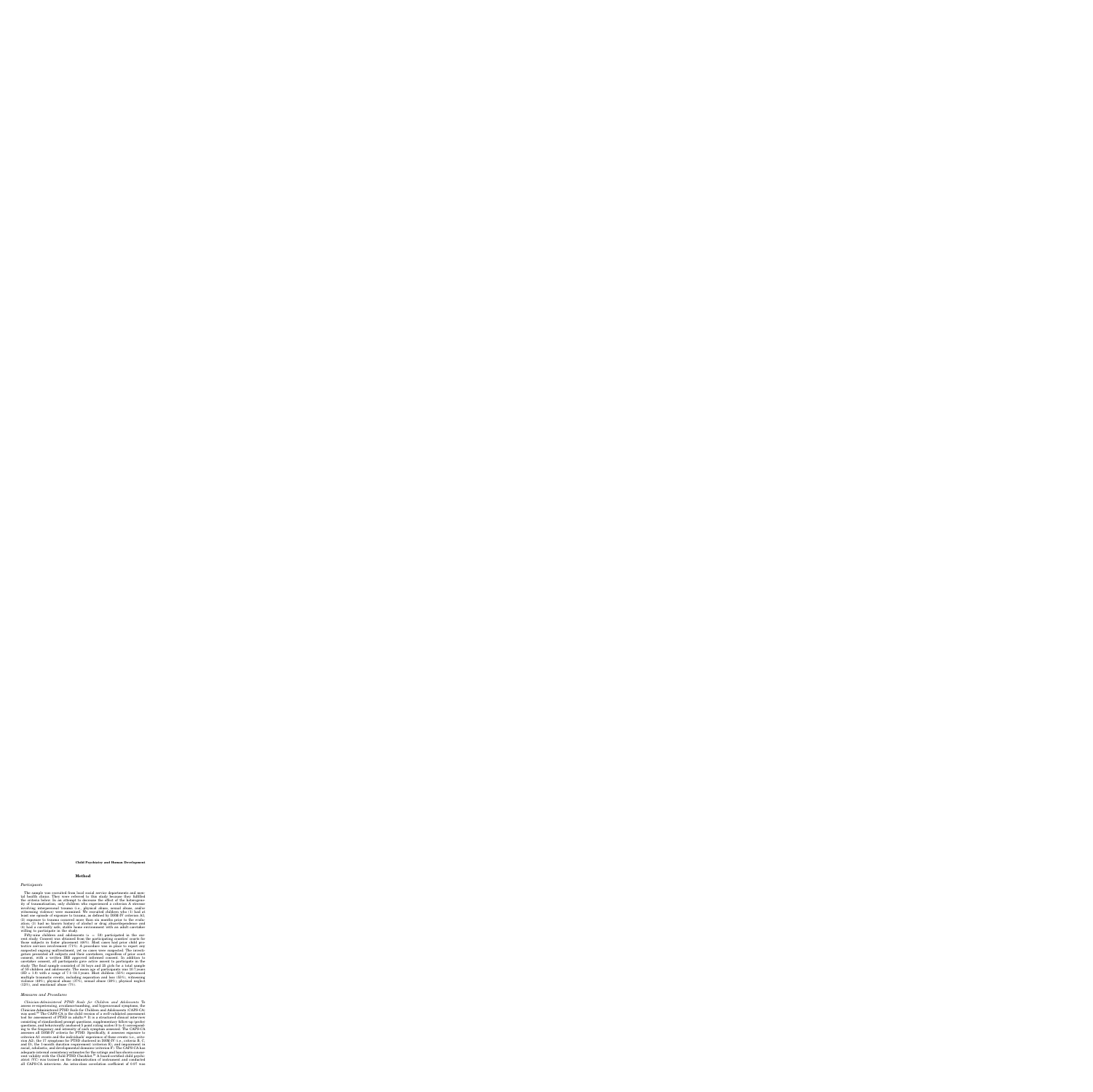#### **Kasey M. Saltzman, Carl F. Weems, and Victor G. Carrion**

established with one of the originators of the CAPS-CA (Dr. Elana Newman), who rated videotaped recordings of 10 of the interviews. Internal consistency (coefficient alpha) for the symptom scales was 0.82 for the total symptom score, 0.75 for cluster B re-experiencing, 0.71 for cluster C avoidance and 0.52 for Cluster D hyperarousal.

*The Wechsler Abbreviated Scales of Intelligence (WASI).* The WASI was used to estimate intelligence.<sup>22</sup> The WASI is a nationally standardized ( $n =$ 2245) test of intelligence that yields Verbal, Performance, and Full Scale IQ scores that correlate with subscales of the Wechsler Intelligence Scale for Children-Third Edition (WISC-III) and the Wechsler Adult Intelligence Scale-Third Edition (WAIS-III). Its standardization sample was stratified on sex, race/ethnicity, and educational and geographic level parameters. Consistent with the WISC-III, the WASI provides the test-age equivalents of subtest raw scores for school-aged children and young adults. The WASI was developed for persons 6 to 89-years-old and is a reliable measure of intelligence in clinical, psychoeducational, and research settings. The WASI consists of four subtests-Vocabulary, Block Design, Similarities, and Matrix Reasoning. These four subtests compose the Full Scale, Vocabulary and Similarities compose the Verbal Scale, and the Block Design and Matrix Reasoning compose the Performance Scale.

### **Results**

Preliminary analysis indicated that gender was significantly associated with Full scale IQ ( $r = -0.27$ ,  $p = 0.035$ ) and Performance IQ  $(r = -0.26, p = 0.048)$  (i.e., boys tending to score higher than girls). Age and gender were not significantly correlated with any of the other variables. Ranges, means and standard deviations for the IQ and PTSD measures as well as the correlations among the measures are presented in Table 1. Results indicated that the total number or traumas, cluster B re-experiencing symptoms, and impairment scores were significantly negatively correlated with verbal and full scale IQ. Impairment was also significantly negatively correlated with performance IQ. Significant difference  $(r \text{ to } z \text{ test})$  tests for dependent correlations were conducted to compare the correlation between Performance IQ and PTSD symptoms and between Verbal IQ and PTSD symptoms. Only the difference in the correlation for total number of traumas could be considered significantly different. The difference was 0.20 (95% confidence interval for the difference 0.00 to 0.40,  $p = 0.05$ ).

In order to explore the pattern of associations more fully three hierarchical regression analyses were conducted. In the first regression analysis Verbal IQ scores were used as the criterion variable and age and gender were added into the model in the first step and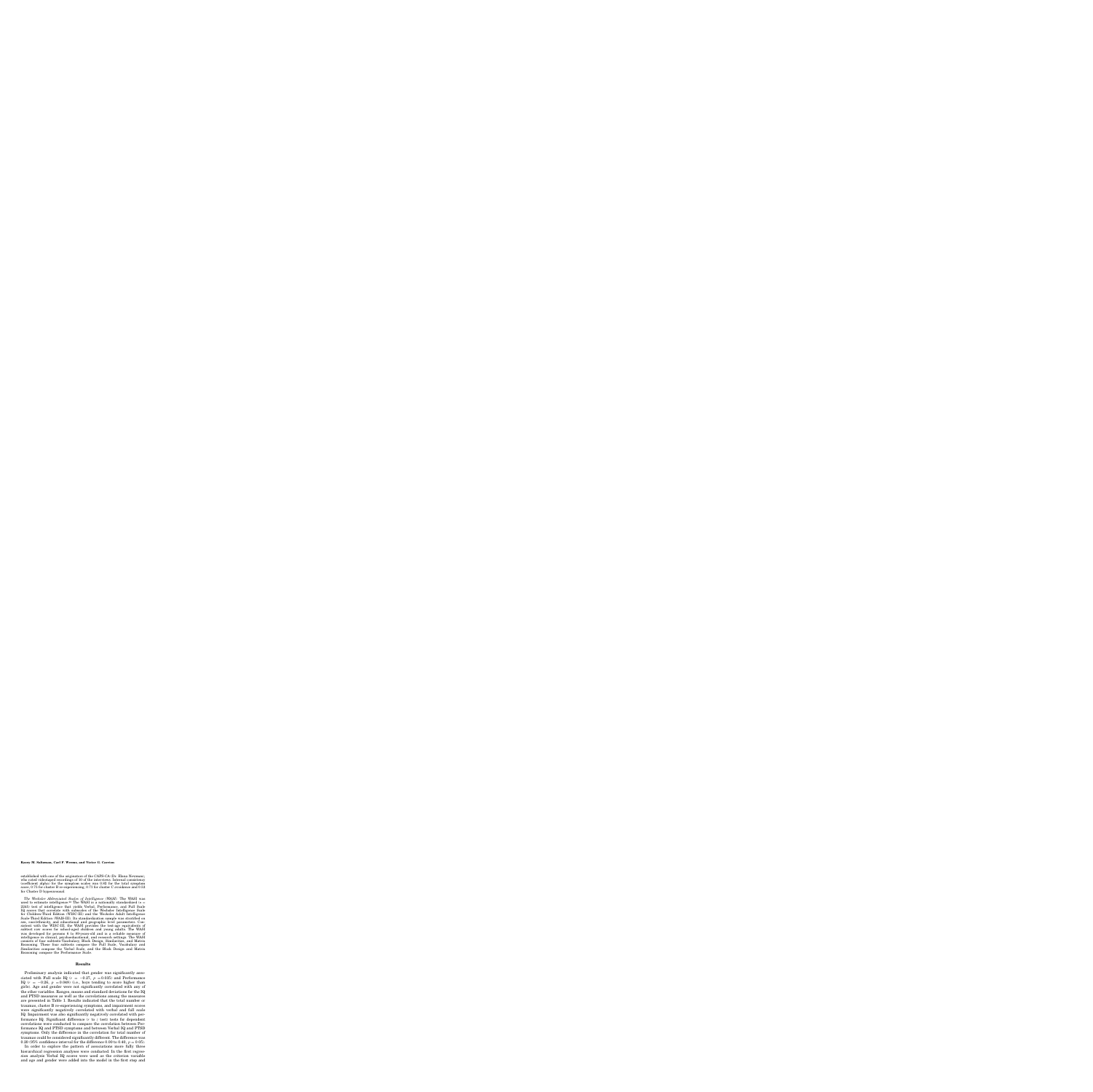|                                                                                                              | Ranges, Means, Standard Deviations and Correlations Between the Measures                                                                                                                                                                                                                                      |                                                                                 |                                                          |                                                             |                                            |                                     |                                  |                              |                                   |
|--------------------------------------------------------------------------------------------------------------|---------------------------------------------------------------------------------------------------------------------------------------------------------------------------------------------------------------------------------------------------------------------------------------------------------------|---------------------------------------------------------------------------------|----------------------------------------------------------|-------------------------------------------------------------|--------------------------------------------|-------------------------------------|----------------------------------|------------------------------|-----------------------------------|
|                                                                                                              |                                                                                                                                                                                                                                                                                                               |                                                                                 |                                                          |                                                             | 5                                          |                                     |                                  | ∞                            |                                   |
| 1. Total Traumas                                                                                             |                                                                                                                                                                                                                                                                                                               |                                                                                 |                                                          |                                                             |                                            |                                     |                                  |                              |                                   |
| 2. Re-experiencing                                                                                           | $0.19$<br>$0.01$                                                                                                                                                                                                                                                                                              |                                                                                 |                                                          |                                                             |                                            |                                     |                                  |                              |                                   |
| 3. Avoidance/num                                                                                             |                                                                                                                                                                                                                                                                                                               |                                                                                 |                                                          |                                                             |                                            |                                     |                                  |                              |                                   |
| Hyperarousa                                                                                                  |                                                                                                                                                                                                                                                                                                               |                                                                                 |                                                          |                                                             |                                            |                                     |                                  |                              |                                   |
| <b>Total Symptoms</b>                                                                                        |                                                                                                                                                                                                                                                                                                               |                                                                                 |                                                          |                                                             |                                            |                                     |                                  |                              |                                   |
| Impairment<br>Ġ                                                                                              |                                                                                                                                                                                                                                                                                                               |                                                                                 |                                                          |                                                             |                                            |                                     |                                  |                              |                                   |
| VIQ<br>VASI                                                                                                  |                                                                                                                                                                                                                                                                                                               |                                                                                 | ်း<br>နှစ်စီး ဦး ၁ ၁ ၁ ၁<br>၁ ၁ ၁ ၁ ၁ ၁ ၁<br>၁ ၁ ၁ ၁ ၁ ၁ |                                                             |                                            |                                     |                                  |                              |                                   |
| PIQ<br><b>WASI</b>                                                                                           |                                                                                                                                                                                                                                                                                                               |                                                                                 |                                                          |                                                             |                                            | $-0.40**$<br>$-0.29**$<br>$-0.37**$ |                                  |                              |                                   |
| FSIQ<br>WASI:                                                                                                | $\begin{array}{l} 0.9 \\ 0.9 \\ 0.03 \\ 0.01 \\ 0.02 \\ 0.03 \\ 0.04 \\ 0.00 \\ 0.00 \\ 0.00 \\ 0.00 \\ 0.00 \\ 0.00 \\ 0.00 \\ 0.00 \\ 0.00 \\ 0.00 \\ 0.00 \\ 0.00 \\ 0.00 \\ 0.00 \\ 0.00 \\ 0.00 \\ 0.00 \\ 0.00 \\ 0.00 \\ 0.00 \\ 0.00 \\ 0.00 \\ 0.00 \\ 0.00 \\ 0.00 \\ 0.00 \\ 0.00 \\ 0.00 \\ 0.00$ | $63^*$<br>$0.37^*$<br>$0.59^*$<br>$0.59^*$<br>$0.59^*$<br>$0.32^*$<br>$0.00000$ |                                                          | $0.72$<br>$0.43$<br>$0.12$<br>$-0.13$<br>$-0.13$<br>$-0.13$ | $0.64$ **<br>$-0.15$<br>$-0.12$<br>$-0.15$ |                                     | $0.68**0.07*0.0$                 | $0.92**$                     |                                   |
| Range                                                                                                        | $\overline{1}$                                                                                                                                                                                                                                                                                                |                                                                                 |                                                          |                                                             |                                            |                                     |                                  |                              |                                   |
| Mean                                                                                                         | $\frac{1.88}{0.91}$                                                                                                                                                                                                                                                                                           | $\frac{10.29}{7.66}$                                                            | $15.86$<br>15.86<br>10.19                                | $\frac{0-29}{11.34}$<br>7.28                                | $6 - 89$<br>$37.39$<br>$20.39$             | $13$<br>$5.55$<br>$3.57$            | $64 - 137$<br>$92.31$<br>$16.55$ | $62 - 138$<br>94.62<br>18.43 | $\frac{62 - 142}{92.88}$<br>17.61 |
| SD                                                                                                           |                                                                                                                                                                                                                                                                                                               |                                                                                 |                                                          |                                                             |                                            |                                     |                                  |                              |                                   |
| Note: $*_{p}$ < 0.05, $**_{p}$ < 0.01, two-tailed tests, WASI = Wechsler Abbreviated Scales of Intelligence. |                                                                                                                                                                                                                                                                                                               |                                                                                 |                                                          |                                                             |                                            |                                     |                                  |                              |                                   |

É  $\mathbf{r}$  $\ddot{\cdot}$ ł.  $\bf Table 1$ <br> $\begin{array}{c} 1 \\ -2 \end{array}$ Ė  $\cdot$  $\epsilon$ ÷ đ

# **Child Psychiatry and Human Development**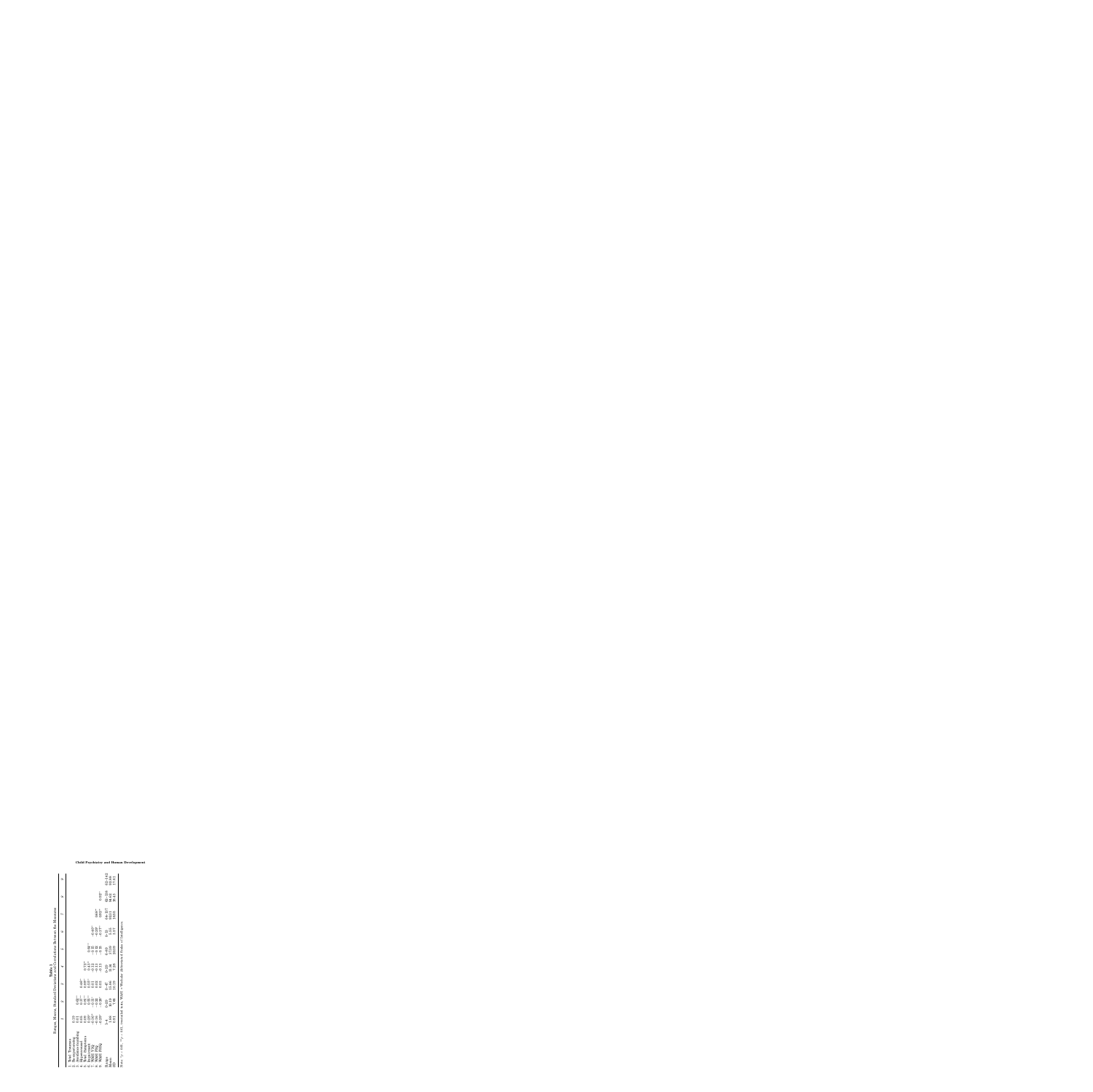|                |                                  |       | <b>Summary of Regression Analyses</b> |        |                  |         |         |
|----------------|----------------------------------|-------|---------------------------------------|--------|------------------|---------|---------|
| <b>Step</b>    |                                  | $R^2$ | Change in $R^2$                       | t      | $\boldsymbol{p}$ | β       | VIF     |
|                | Model 1-Predicting WASI Verbal   |       |                                       |        |                  |         |         |
| 1              | Age                              | 0.08  | 0.08                                  | $-0.6$ | 0.570            | $-0.07$ | 1.2     |
|                | Gender                           |       |                                       | $-1.5$ | 0.130            | $-0.18$ | 1.1     |
| $\overline{2}$ | Total Traumas**                  | 0.38  | $0.30*$                               | $-1.6$ | 0.109            | $-0.40$ | $1.2\,$ |
|                | $Re-experiencing**$              |       |                                       | $-1.6$ | 0.123            | $-0.25$ | 1.9     |
|                | Avoidance/numbing                |       |                                       | 1.9    | 0.060            | 0.33    | 2.1     |
|                | Hyperarousal                     |       |                                       | $-0.3$ | 0.781            | $-0.04$ | 1.4     |
|                | Impairment                       |       |                                       | $-2.4$ | 0.024            | $-0.38$ | 2.0     |
|                | Model 2-Predicting Total WASI IQ |       |                                       |        |                  |         |         |
| 1              | Age                              | 0.08  | 0.08                                  | $-0.4$ | 0.711            | $-0.05$ | $1.2\,$ |
|                | Gender                           |       |                                       | $-1.7$ | 0.101            | $-0.21$ | 1.1     |
| $\mathfrak{D}$ | Total Traumas                    | 0.34  | $0.26*$                               | $-1.0$ | 0.314            | $-0.14$ | $1.2\,$ |
|                | Re-experiencing**                |       |                                       | $-1.5$ | 0.154            | $-0.24$ | 1.9     |
|                | Avoidance/numbing                |       |                                       | 2.1    | 0.044            | 0.36    | 2.1     |
|                | Hyperarousal                     |       |                                       | $-0.5$ | 0.634            | $-0.07$ | 1.4     |
|                | Impairment                       |       |                                       | $-2.3$ | 0.024            | $-0.39$ | 2.0     |

**Table 2**

*Note: F* all full models  $p < 0.01$ , WASI = Wechsler Abbreviated Scales of Intelligence, VIF = Variance inflation factors, \*Significant change in  $R^2$ , \*\*Significant predictor when impairment is not in the model.

and then each of the PTSD symptom measures were entered in the second step. Results are summarized in Table 2 and indicated that the second step produced a significant change in  $\mathbb{R}^2$  suggesting that together the PTSD symptoms measures accounted for an additional 30% of the variance in verbal IQ scores beyond age and gender. Significance tests for the standardized betas indicated that only impairment was a significant predictor. However, to further explore findings given the sample size and the strong intercorrelation between impairment and cluster B, C, & D symptoms, the regression analysis was re-run excluding impairment from the model. This model indicated that the total number of traumas and cluster B re-experiencing symptoms were significant predictors.

In the second regression analysis performance IQ scores were used as the criterion variable and age and gender were added into the model in the first step and then each of the PTSD symptom measures were entered in the second step. Results indicated that the overall model was not significant (Model  $R^2 = 0.21$ ,  $p = 0.131$ ).<sup>a</sup>

<sup>&</sup>lt;sup>a</sup>A regression model with just age, gender and criterion F impairment indicated that impairment was a significant predictor of Performance IQ.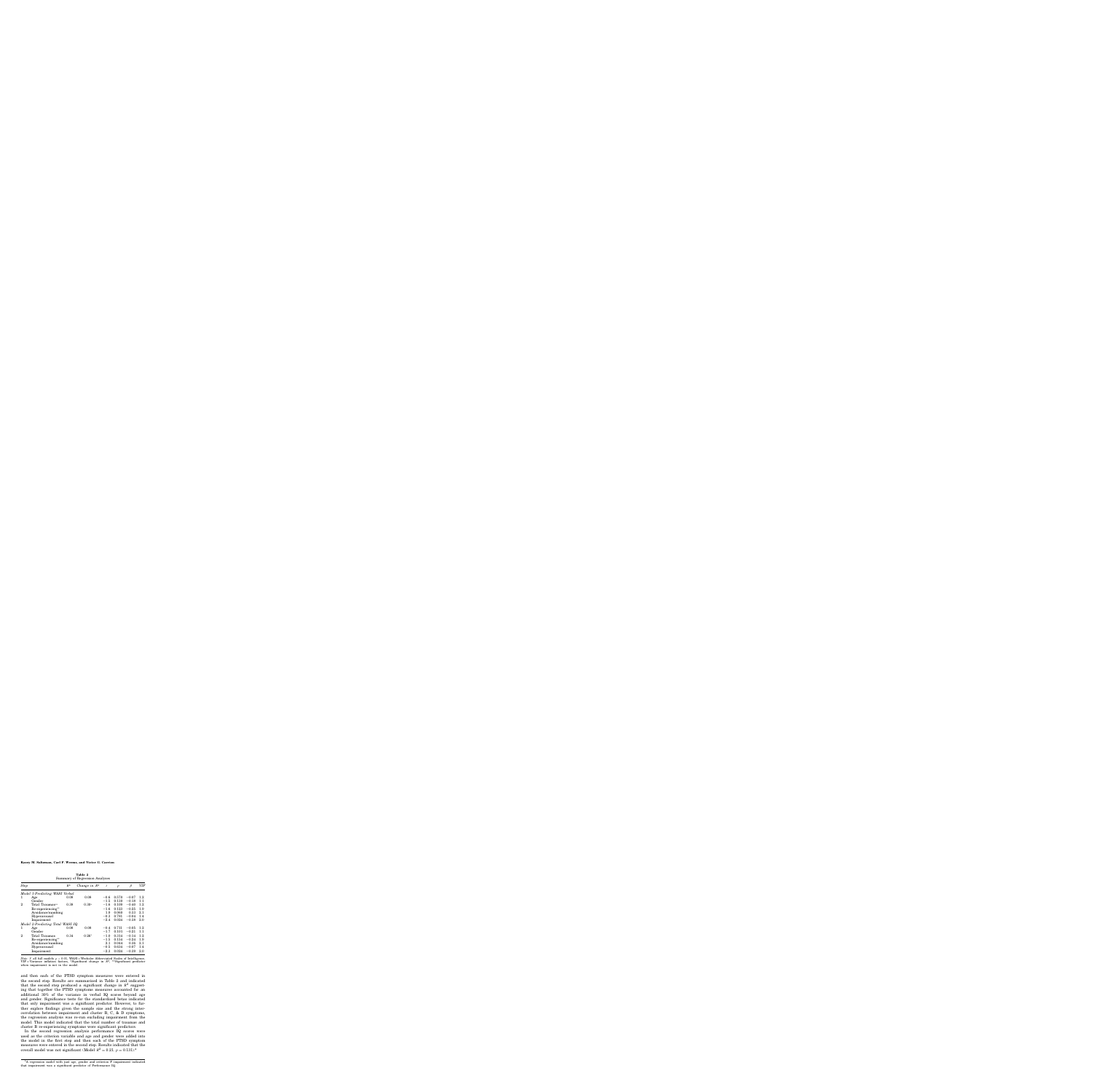In the final regression analysis full-scale IQ scores were used as the criterion variable and age and gender were added in to the model in the first step and then each of the PTSD symptom measures were entered in the second step. Results are summarized in Table 2 and indicated that the second step produced a significant change in  $\mathbb{R}^2$ suggesting that together the PTSD symptoms measures accounted for an additional 26% of the variance in full-scale IQ scores beyond age and gender. Significance tests for the standardized betas indicated that impairment and cluster C avoidance and numbing were significant predictors. Again, to further explore findings given the sample size and the strong intercorrelation between impairment and symptoms, the regression analysis was re-run excluding impairment from the model. This model indicated that only the cluster B re-experiencing symptoms were significant.

### **Discussion**

Consistent with hypotheses, links were found between IQ and PTSD symptomatology. Verbal IQ was significantly associated with the number of traumas, cluster B (re-experiencing) symptomatology and impairment, with higher Verbal IQ associated with fewer symptoms and fewer traumas. Our findings are consistent with adult studies showing an inverse correlation between Verbal IQ and PTSD symptoms<sup>4</sup> and more specifically with re-experiencing symptoms.<sup>19</sup> They differ, however, with a study of hospitalized children that found no difference in Verbal IQ between children with trauma and PTSD and children with trauma and no PTSD.<sup>16</sup> In another child study that separated Verbal IQ components, a difference was found for Similarities, but not for Vocabulary subtests.<sup>18</sup> These differences may stem from different methodological approaches. Our study design differed in that it examined individual IQ subscales associations with each of the PTSD symptom clusters. Taken together, our findings provide converging evidence for an association between verbal intelligence and specific PTSD symptoms. Combining all cluster scores together to generate a total PTSD score may obscure actual correlational relationships (this may help account for the series of mixed findings in the literature).

Potential explanations for the association are dependent on whether Verbal IQ is viewed as a premorbid risk factor or as a result of the expression of re-experiencing symptoms. If lower Verbal IQ is indeed a risk factor, the re-experiencing cluster of symptoms may be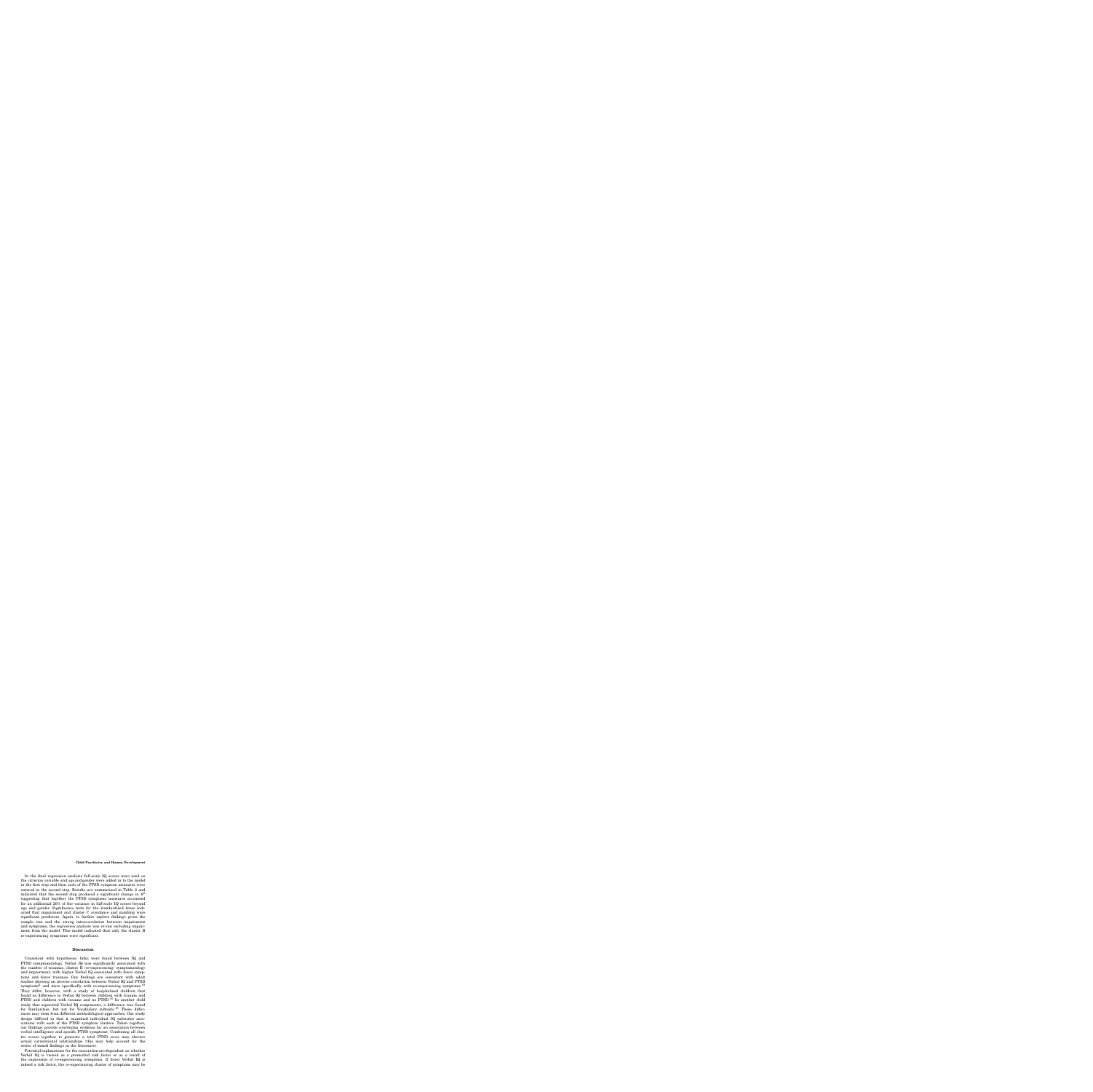differentially affected by several mechanisms. For example, higher levels of Verbal IQ may result in an increased ability to consolidate traumatic memories via a personal narrative, such as a verbal method of combating re-experiencing symptoms. Alternatively, premorbid higher levels of Verbal IQ could lead to better success at making accurate appraisals of the trauma and post-trauma experience, or predispose trauma victims to be relatively more facile at increasing self-efficacy and identifying and implementing successful coping strategies. However, it is also possible that lower performance on a Verbal IQ measure is a marker of PTSD, and best attributed to the development of re-experiencing symptoms subsequent to a traumatic event. Re-experiencing symptoms are by definition intrusive and distracting, and may divert attentional resources, impairing Verbal IQ test performance and thus underestimating true cognitive aptitude. Interestingly, our results suggest that age and gender did not influence our findings. Hence, this may suggest that if a temporal relationship exists between verbal IQ and PTSD symptoms, it is not limited to the age range being studied here. In addition, our limited sample size may not be large enough to detect developmental differences between boys and girls. Larger studies are needed to investigate any developmental factors influencing the association between verbal IQ and specific PTSD symptoms.

Potential limitations to this study include the small sample size  $(n = 59)$  and its cross-sectional design which does not allow inferences in directionality. For example, potential associations between Performance IQ and PTSD symptom measures may have been lessened by the small sample size. Our results, however, are consistent with some other authors not finding an association between Performance IQ and PTSD symptoms. In addition, we supplemented our findings with a regression approach to investigate Performance IQ more directly, and we found no significant differences. Although, the bulk of the literature on PTSD and IQ scores is cross-sectional, or has utilized a retrospective design, longitudinal designs have been used to develop cognitive models of PTSD. Our results are consistent with one such study. For example, cognitive variables that may be influenced by verbal abilities (such as, appraisal of sequelae of trauma or cognitive processing style during trauma) have been shown to predict development of PTSD severity in a prospective study.<sup>23</sup>

Only by documenting pre-morbid (pre-trauma) IQ levels, then re-evaluating them prospectively at set intervals after trauma exposure, can definitive statements be made about directionality. One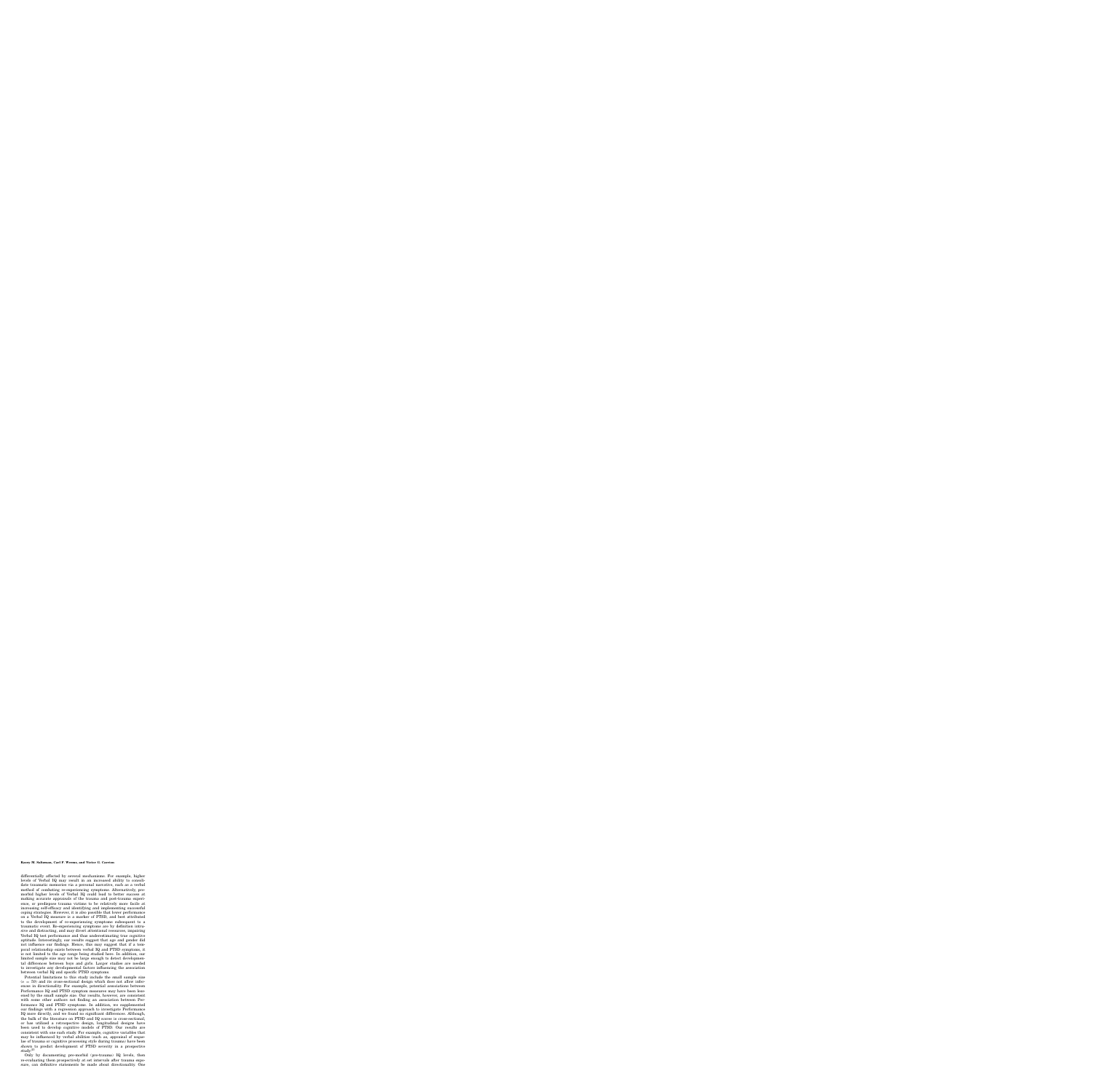way to address this issue would be to isolate and measure specific cognitive skills differentially impacted by the cluster B re-experiencing symptoms (i.e., intrusive recollections, distressing dreams, acting or feeling as if the event were recurring, psychological distress at exposure to cues, and physiological reactivity on exposure to cues). These cognitive skills may mediate the relationship between PTSD symptoms and IQ level, accounting for the lower IQ scores demonstrated by those with more symptomatology. Another option is to examine other aspects of cognition in concert with IQ. For example, measures of cognitive ability (the complex product of such variables as aptitude, motivation, experience, education and practice) and academic achievement (the measure of one's ability to successfully apply aptitude and ability) can be added to research cognitive batteries. Measures of ability and achievement have the benefit of inherent increased variability, as children and adolescents are expected to improve in both domains merely as a function of time; thus, subtle deficits may become more readily apparent.

Independent of directionality, the relationship between re-experiencing PTSD symptoms and cognitive functioning has significant clinical implications. While screening is important for all children and adolescents who have experienced interpersonal trauma, particular prevention efforts may need to be focused on those who have lower IQ scores. Identification of those at higher relative risk could inform intervention intensity choices and optimize clinical care.

Our study results also suggest that there may be differentially effective treatment approaches based on degree of re-experiencing symptoms. Addressing cluster B symptoms in treatment may bolster development or recruitment of beneficial cognitive processes disrupted by distracting, intrusive and distressing re-experiencing symptoms. For example, an increased focus on developing a cohesive traumatic narrative, linked to reduction of re-experiencing symptoms, may be warranted. Regardless of directionality, the negative association between symptoms and Verbal IQ suggest that those who have the most severe re-experiencing symptoms may unfortunately be those least equipped to effectively manage these symptoms.

### **Summary**

Most current treatments of PTSD include cognitive strategies to manage symptoms, especially those of intrusive nature (Cluster B re-experiencing symptoms). Research in children who experience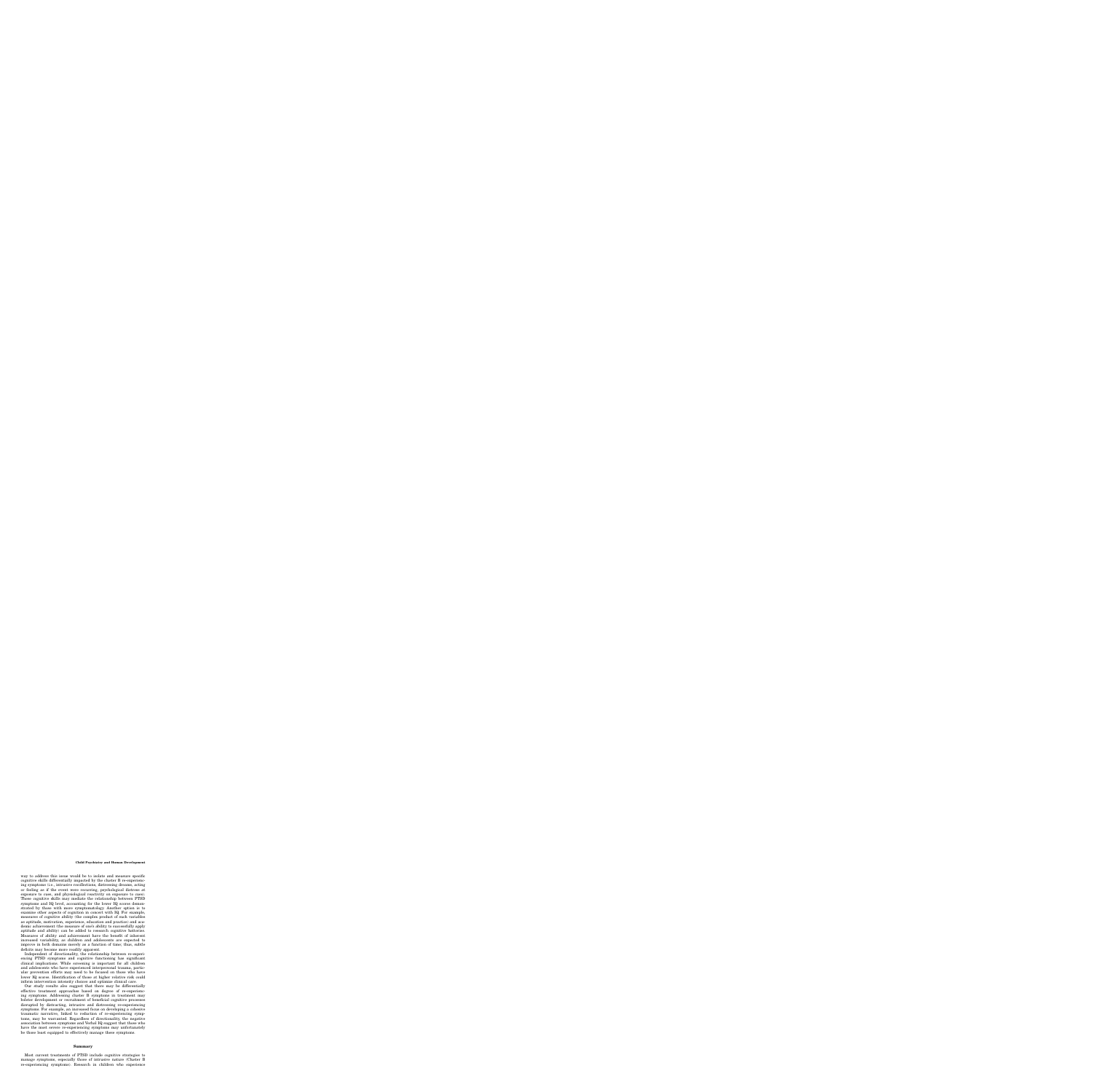#### **Kasey M. Saltzman, Carl F. Weems, and Victor G. Carrion**

trauma and develop posttraumatic stress symptoms necessitates the study of IQ and its individual verbal and performance components. In this study we have demonstrated that symptoms of PTSD, particularly re-experiencing symptoms and total number of traumas correlate negatively with Verbal IQ. Preventive and intervention efforts should include identifying children with this potential risk factor or marker of PTSD. Attention must also be given to the development of strategies to assist youth who have experienced trauma and have low Verbal IQ.

### **Acknowledgments**

This research was supported by an NIMH Career Development Award (MH63803) and NARSAD and AFSP Young Investigator Awards to Dr. Victor G. Carrion. The authors would like to thank Cynthia Hyman, RN, Sari Wade LCSW and Stephanie Evans, Ph.D. for their help with recruitment and Dr. Leanne Tamm, Dr. Christine Blasey and the California San Mateo and San Francisco counties for their participation in this project.

### **References**

- 1. American Psychiatric Association: *Diagnostic and Statistical Manual of Mental Disorders, 4*th*ed.* Washington, DC: American Psychiatric Association, 1994.
- 2. Gil T, Calev A, Greenberg D, Kugelmass S, Lerer B: Cognitive functioning in posttraumatic stress disorder. *J Trauma Stress* 3: 29–45, 1990.
- 3. Sachinvala N, von Scotti H, McGuire M, Fairbanks L, Bakst K, McGuire M, Brown N: Memory, attention, function, and mood among patients with chronic posttraumatic stress disorder. *J Nerv Ment Dis* 188: 818–823, 2000.
- 4. Vasterling JJ, Duke LM, Brailey K, Constans JI, Allain AN, Sutker PB: Attention, learning, and memory performance and intellectual resources in Vietnam veterans: PTSD and no disorder comparisons. *Neuropsychology* 16: 5–14, 2002.
- 5. Vasterling JJ, Brailey K, Constans JI, Sutker PB: Attention and memory dysfunction in posttraumatic stress disorder. *Neuropsychology* 12: 125–133, 1998.
- 6. Gilbertson MW, Gurvits TV, Lasko NB, Orr SP, Pitman RK: Multivariate assessment of explicit memory function in combat veterans with posttraumatic stress disorder. *J Trauma Stress* 14: 413–432, 2001.
- 7. Gurvits T, Gilbertson MW, Lasko NB, Tarhan AS, Simeon D, Macklin ML, Orr SP, Pitman RK: Neurologic soft signs in chronic posttraumatic stress disorder. *Arch Gen Psychiatry* 57: 181–186, 2000.
- 8. McNally RJ, Shin, LM: Association of intelligence with severity of posttraumatic stress disorder symptoms in Vietnam combat veterans. *Am J Psychiatry* 152: 936–938, 1995.
- 9. Macklin ML, Metzger LJ, Litz BT, McNally RJ, Lasko NB, Orr SP, Pitman RK: Lower precombat intelligence is a risk factor for posttraumatic stress disorder. *J Consult Clin Psychol* 66: 323–326, 1998.